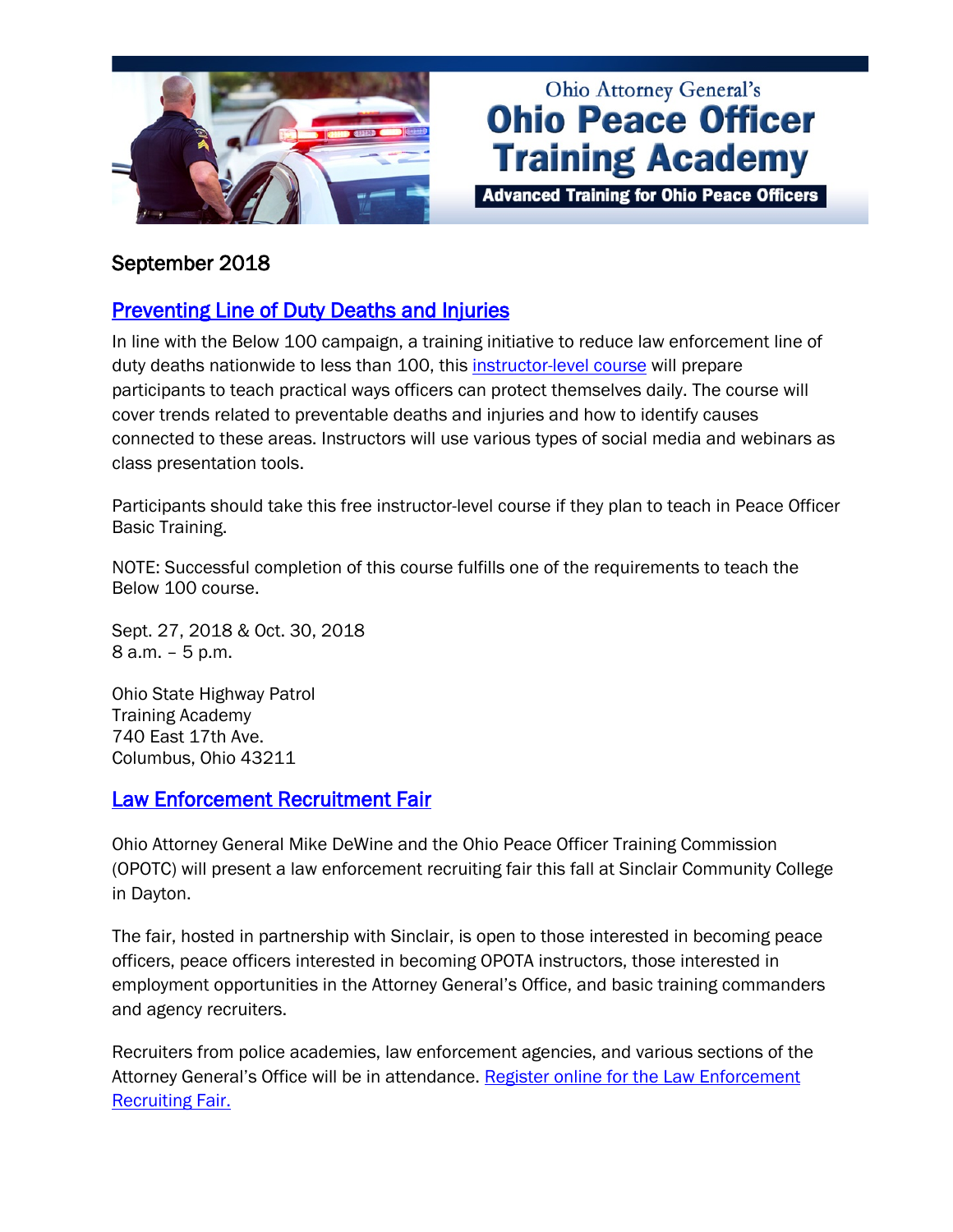Oct. 31, 2018 3 p.m. – 6 p.m.

Sinclair Community College Building 12 – Ponitz Conference Center 301 W. Fourth St. Dayton, Ohio 45402

## [Recognizing and Responding to Individuals With Autism Spectrum Disorder](https://www.ohioattorneygeneral.gov/Law-Enforcement/Ohio-Peace-Officer-Training-Academy/Course-Catalog/Course-Categories/Human-Relations-Courses#OPOTA1082)

This **one-day course** is designed to help law enforcement officers increase officer safety and employ appropriate tactics when interacting with individuals with autism spectrum disorder.

Individuals with autism spectrum disorder may come into contact with law enforcement officers, and such interactions may pose higher risks of harm to both the officer and the individual. The disorder can have wide-ranging effects on an individual's ability to communicate, follow directions, or regulate emotions. Law enforcement officers need to be aware of the challenges these interactions pose.

Course instructors have experience with law enforcement and are parents of children with the disorder.

Nov. 13, 2018 OPOTA London 1650 State Route 56 SW London, Ohio 43140 \$115

## [Enhancing Training Skills](https://www.ohioattorneygeneral.gov/Law-Enforcement/Ohio-Peace-Officer-Training-Academy/Course-Catalog/Course-Categories/Skills-Development-Courses#OPOTA1078)

This eight-hour instructor-enhancement program is designed to help trainers focus not only on content but also on how to train. It challenges instructors to think differently about law enforcement training in an effort to improve officer performance in the field.

The [Transformational Trainer](https://www.ohioattorneygeneral.gov/Law-Enforcement/Ohio-Peace-Officer-Training-Academy/Course-Catalog/Course-Categories/Skills-Development-Courses#OPOTA1078) course will include guided discussions, case studies, video analysis, self-assessments, and small group exercises. Participants will explore topics such as trainer characteristics, making learning stick, generational differences, communication styles, human performance, and student evaluation and feedback.

NOTE: Although this course is hosted by OPOTA, it is not an OPOTA course, so students must register online with Command Presence. Meals are not included in the cost, but students may eat in the OPOTA cafeteria for \$5 per meal (cash only). For lodging assistance, contact OPOTA registration at 740-845-2700.

Oct. 30, 2018 8 a.m. – 5 p.m.